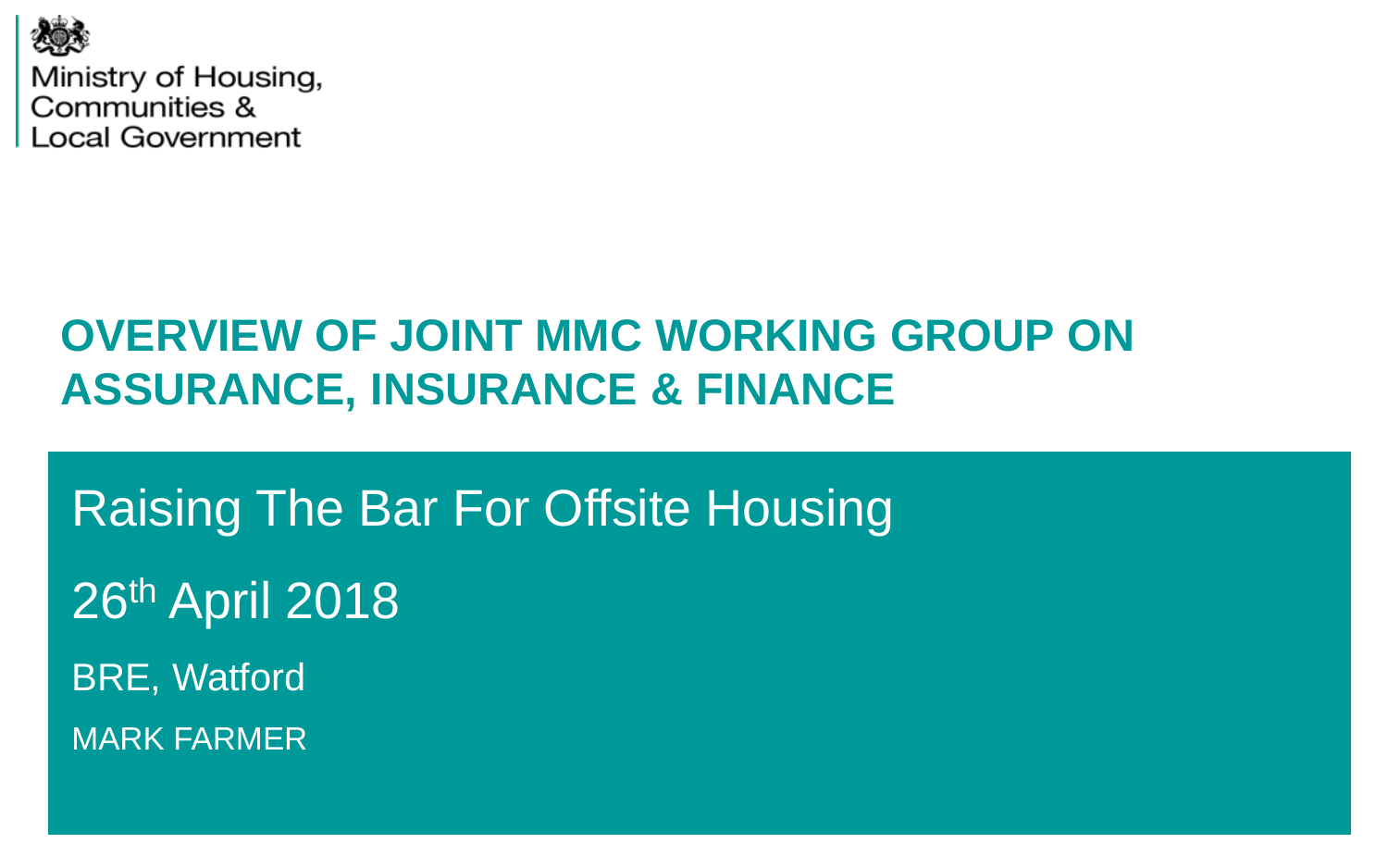

23

Department for

Communities and

Local Government

Fixing our broken housing market

#### Boosting productivity and innovation: modernising the housebuilding sector

3.37 The housebuilding industry is less productive than the wider economy, partly because it has been slow to modernise and make use of more efficient and faster ways of building. By increasing innovation and making greater use of modern methods of construction<sup>63</sup> we can change this. Industry reports suggest homes constructed offsite can be built up to 30% more quickly than traditional methods and with a potential 25% reduction in costs.<sup>62</sup> They are high quality, reliable, more productive and can be highly energy efficient. They are high quality, reliable, more productive and can be highly energy efficient. They can require fewer people on site, helping to mitigate the skills shortage. Some firms are increasing their use of these methods, but we need to go further.

3.38 The industry has the potential to expand significantly, but a lack of demand from house-builders means that large firms tend to focus on manufacturing hotels, student accommodation and schools. Firms have told us that the most significant barrier to growth is the lack of a pipeline. A forward view of future orders and more information about the land available for development would allow them to secure investment to scale up production. International evidence suggests that as production increases the cost per unit falls.<sup>62</sup> Scaling up production would allow industry to explore and deliver efficiencies, driving down costs. In turn this will encourage more builders to use these methods as it becomes economically sensible for them to do so.

To underpin the growth of this sector we 3.39 must ensure that homes built offsite can access finance on the same basis as traditionally built homes. The Buildoffsite Property Assurance Scheme, which provides assurance to lenders on methods of construction, has existed for some time but there is limited take-up among lenders, partly because of a lack of data to support them in making decisions.

#### We will: 3.40

- stimulate the growth of this sector through our Accelerated Construction programme and the Home Builders' Fund. This will create new opportunities for the use of modern methods of construction to encourage investors into the sector and give current suppliers confidence to expand into the housing market. It will also support the delivery of high quality, energy efficient homes through these programmes;
- support a joint working group with lenders, valuers and the industry to ensure that mortgages are readily available across a range of tested methods of construction. This will include encouraging industry and lenders to develop a stronger set of core data to measure the use and performance of different technologies to encourage good decision-making:
- consider how the operation of the planning system is working for modern methods of construction (MMC) developments;
- work with local areas who are supportive of this type of manufacturing to deliver growth, provide jobs, and build local housing more quickly; and
- alongside the Home Building Fund, consider the opportunities for offsite firms to access innovation and growth funding and support for them to grow.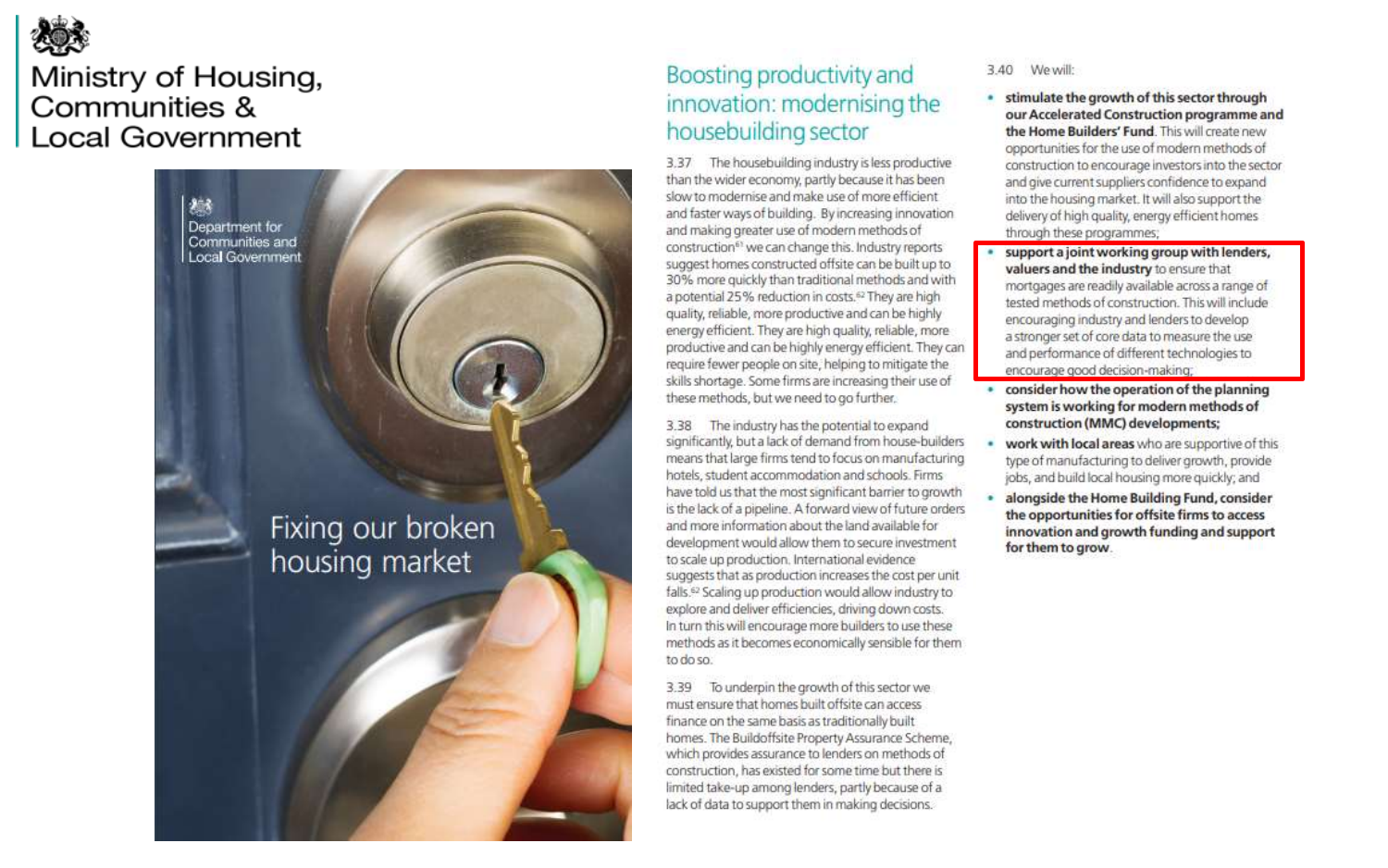

#### TERMS OF REFERENCE

- **2 key overarching themes:-**
	- *Improvement in MMC related data collection & product knowledge, its transparency & level of key stakeholder education*
	- *Build stakeholder confidence via robust & unified technical assurance process for MMC & improve links to insurance & financial products*
- **With 1 overarching aim:-**
	- *To enable demand led change that underpins increased capacity to build more homes in a more productive way to a higher quality*
- Primary focus is on domestic private for sale new build mortgage market but explore linked issues with wider development and investment finance & insurance
- Recognise direction of travel of parallel Building Regulations Review & other relevant regulatory constraints including finance and insurance industries
- Build on previous work of Construction Leadership Council workstream & coordinate back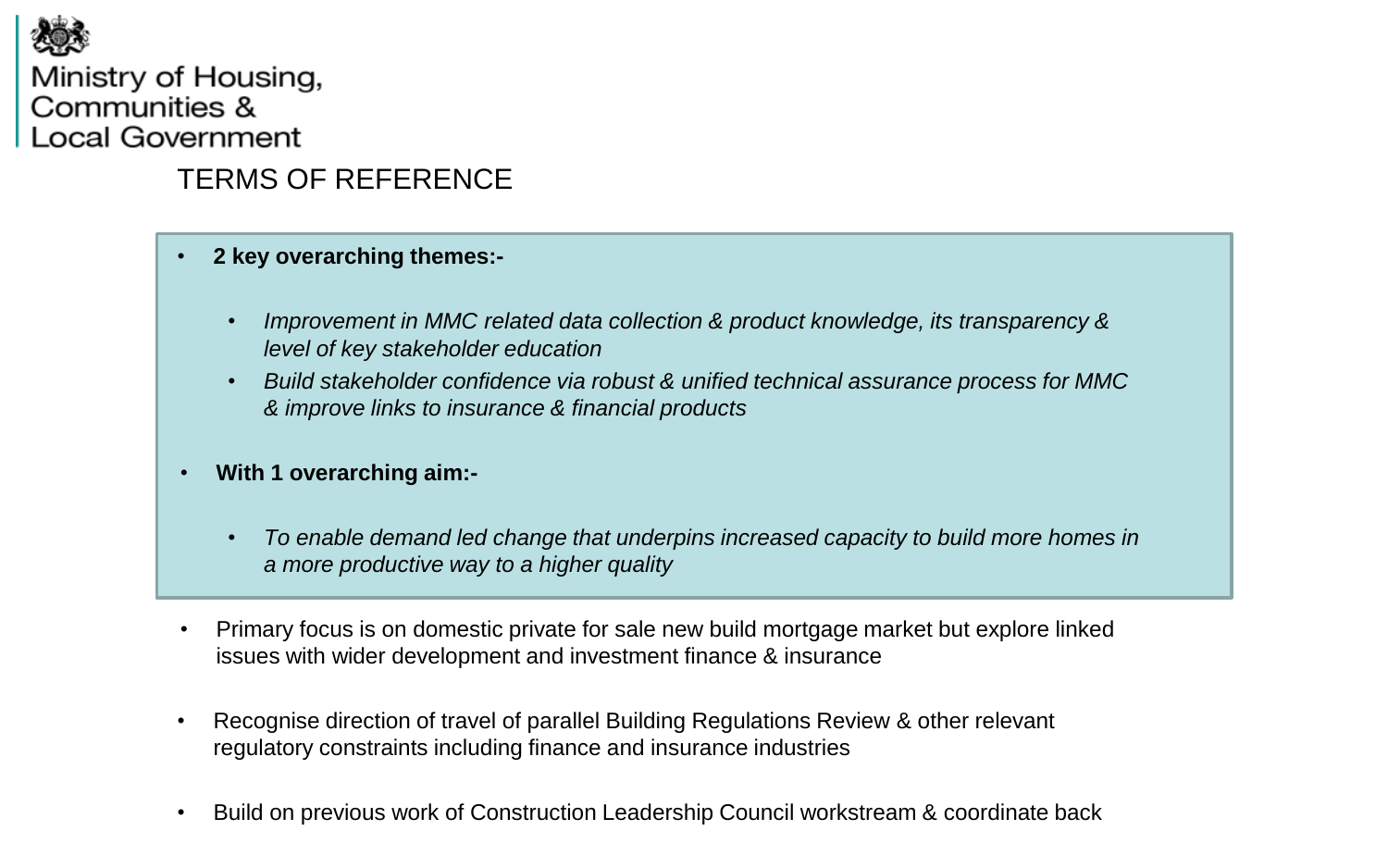

#### •EXPECTED OBJECTIVES

- Real outcomes and progress linked to overcoming the current blockers to progress of MMC adoption in mainstream residential market
- Expectation of tangible progress within 6 months that starts to be felt in market through specific stakeholder announcements & actions that support increased uptake of MMC
- Not a list of abstract recommendations for others to deliver we all own the success of this or otherwise!
- General individual commitment to participating and dealing with the issues ideas & solutions required not just rehearsal of the problems or worse, silence!
- High degree of collaboration within full working group both inter and intra stakeholder level leaving any commercial or institutional rivalries / vested interests at the door!
- If Government support & enablement is needed to help deliver progress in any identified key areas then this needs to be clearly articulated for Ministerial consideration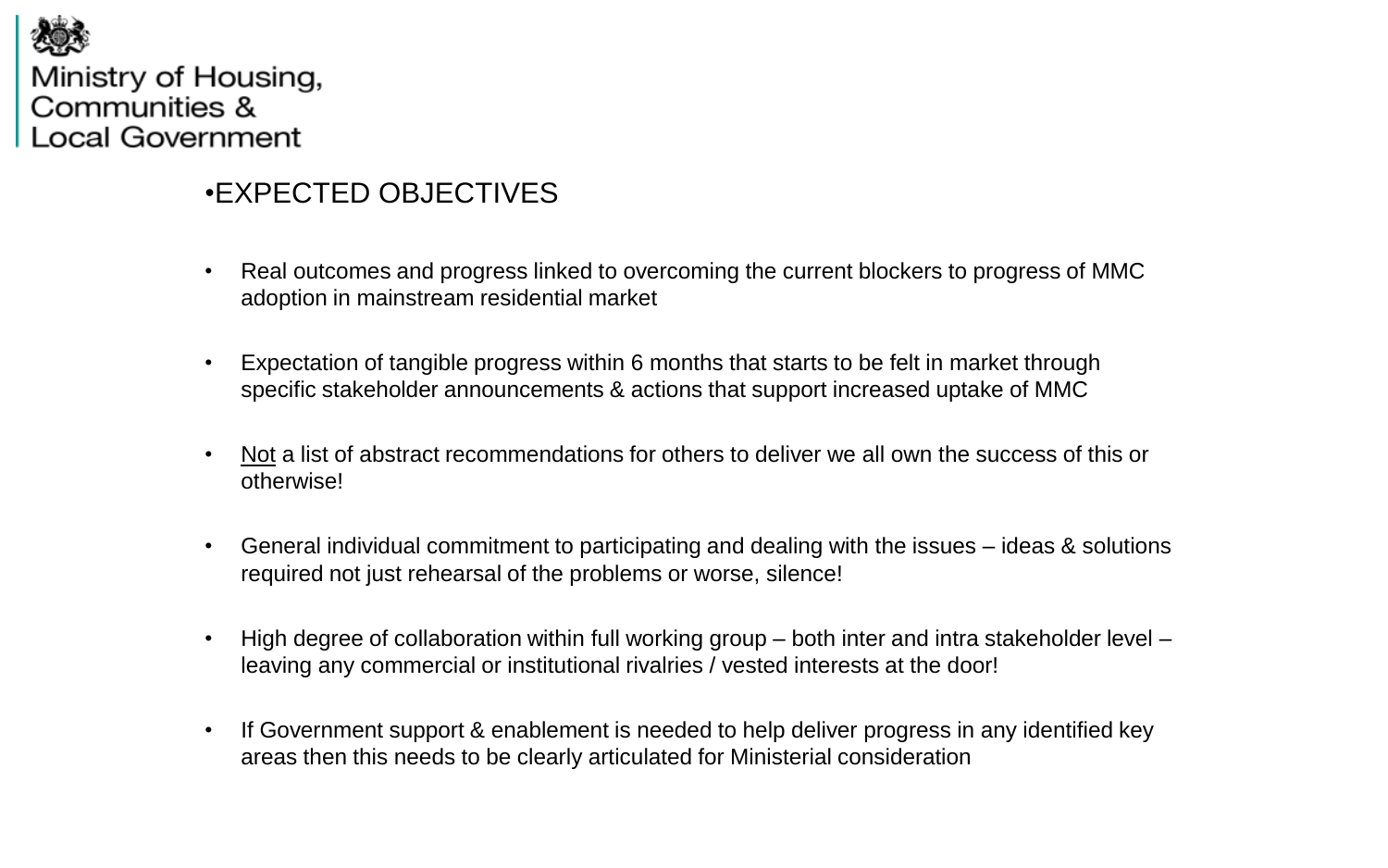

### WORKING GROUP LOGISTICS

- 32 people initially invited to participate only active participants retained
- Make up of group broadly represents key market stakeholders covering:-
	- Finance
	- Insurance & new build warranty providers
	- Valuation
	- Process assurance
	- Building Control
	- Developers
	- Manufacturers
	- Architects & specialist advisors
	- Homes England / MHCLG
- Main group split into 3 core sub-working groups
- Chair Reports Directly to Housing Minister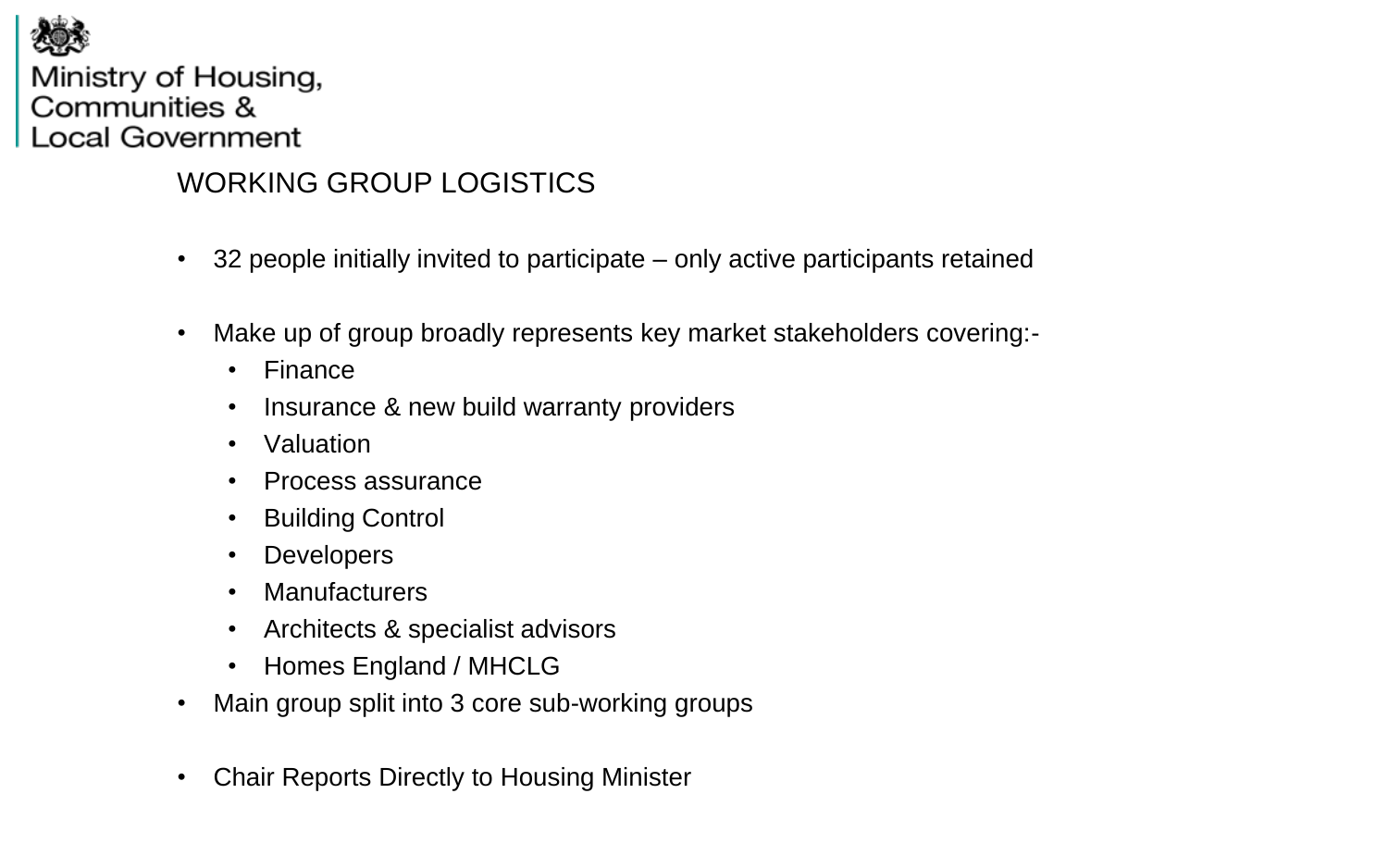

WORKING GROUP ACTIVITY

- Sub-groups working in 4 initial focus areas:-
	- Unification of assurance, insurance, warranty markets (sub-group 1)
	- MMC terminology, definitions and data collection requirements (subgroup 2)
	- Evidence building & routes to data collection (sub-group 3)
	- $\triangleright$  RICS Liaison (ad hoc)

(Note: it was agreed to revisit need for a  $5<sup>th</sup>$  sub-group looking at digital standards)

- Sub-groups meeting in alternate months & ad hoc from main working group (every 2 months)
- Over-arching theme is to prioritise what can be delivered within 6 month timescale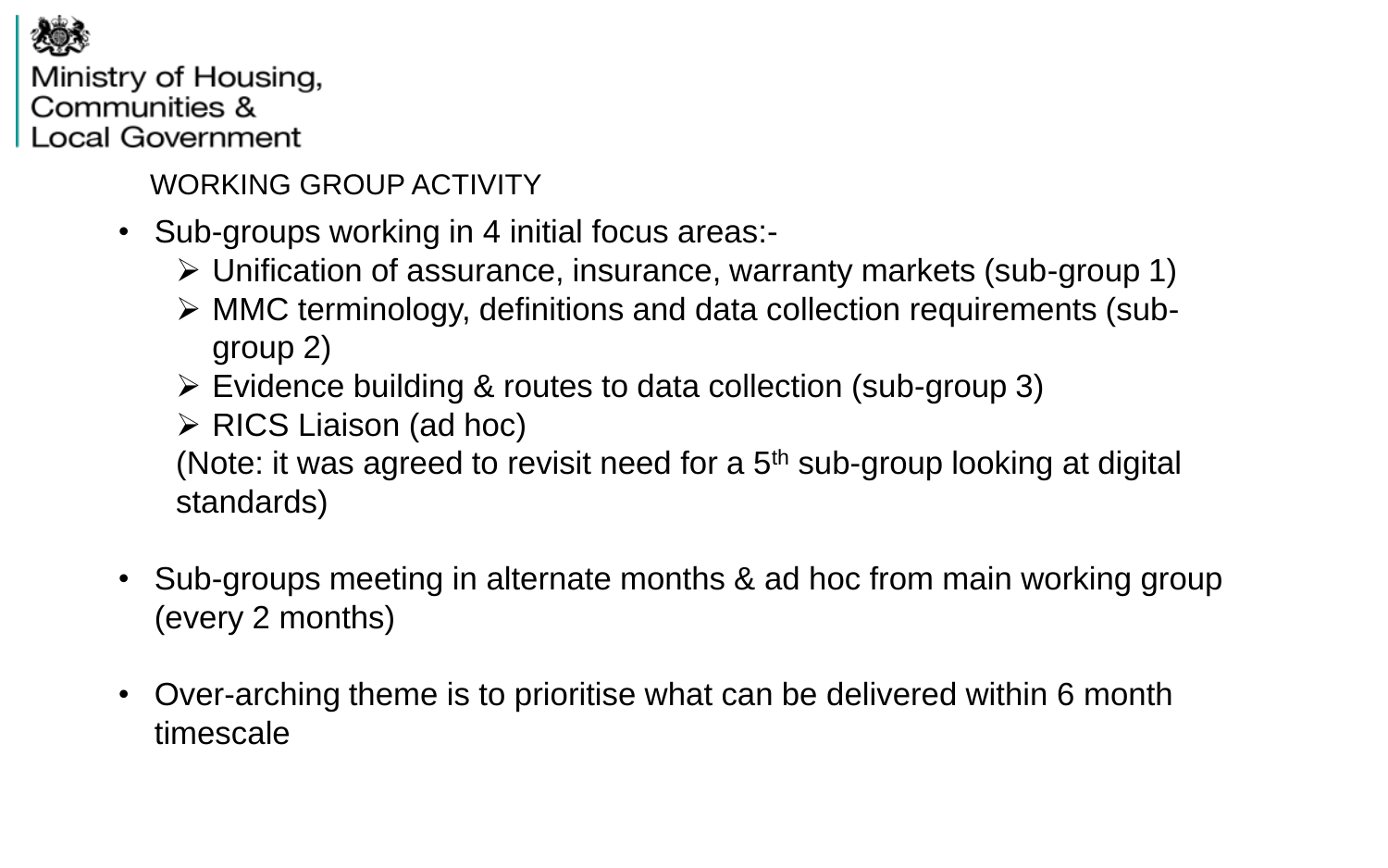

## Sub-Group 3 Progress Update

- Agreement from various sources to provide sample projects for data collection purposes and to identify exemplar / expo type opportunities. These include:-
	- HBF (through member engagement)
	- Homes England (through collation of current programme MMC usage & proposed co-funded pilot testing / R&D programme linked to DPP3 )
	- Buildoffsite (through member engagement)
	- Identified company specific contributions
	- ++ on going individual companies consultants / manufacturers / developers
	- MHCLG Design Quality Conference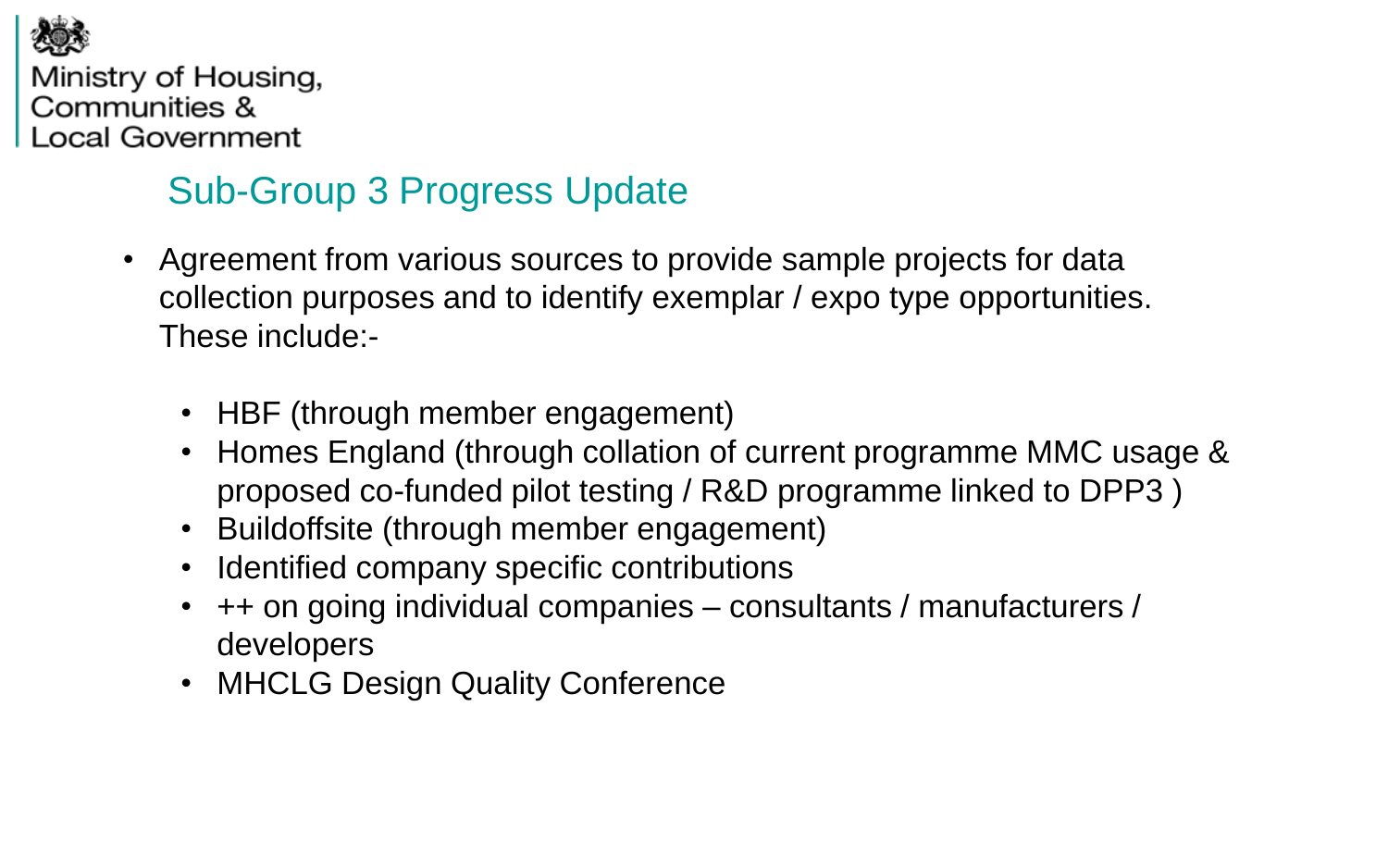

### Sub-Group 3 Progress Update

- Discussion on how data can be centrally held and open to interrogation. There is the potential to see how Land Registry could be used as a repository for construction type including perhaps MMC category / specifics. This approach might also link to the Unique Property Reference Number (UPRN) system used for spatial referencing
- Use of an MMC equivalent of 'Original Equipment Manufacturer (OEM) protocol to be explored to map supply chain and its accreditation / assurance
- The use of digital 'Building Log Books' for MMC linked to approaches above might assist centralised data collection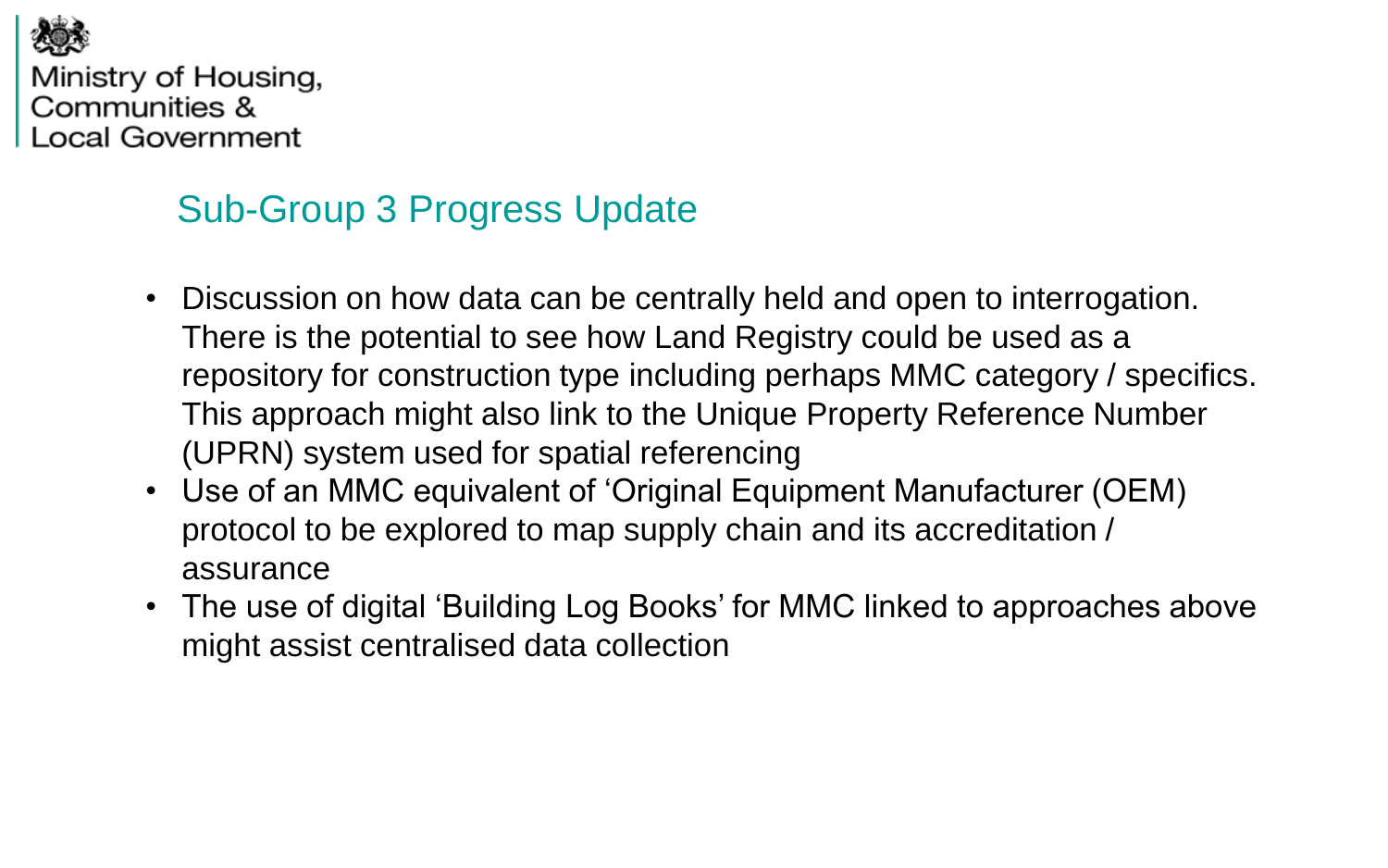

## Sub-Group 2 Progress Update

- Decision to retain use of umbrella term 'MMC' due to alignment to current government programmes
- Suggestion to then split into 5 generic categories :-
	- Category 1 Full Volumetric Systems (structural)
	- Category 2 Panelised Systems (structural)
	- Category 3 Hybrid Systems (Volumetric / Panelised structural system combinations)
	- Category 4 Sub-Assemblies & Consolidated Components
	- Category 5 Non offsite manufactured material / component / assembly innovation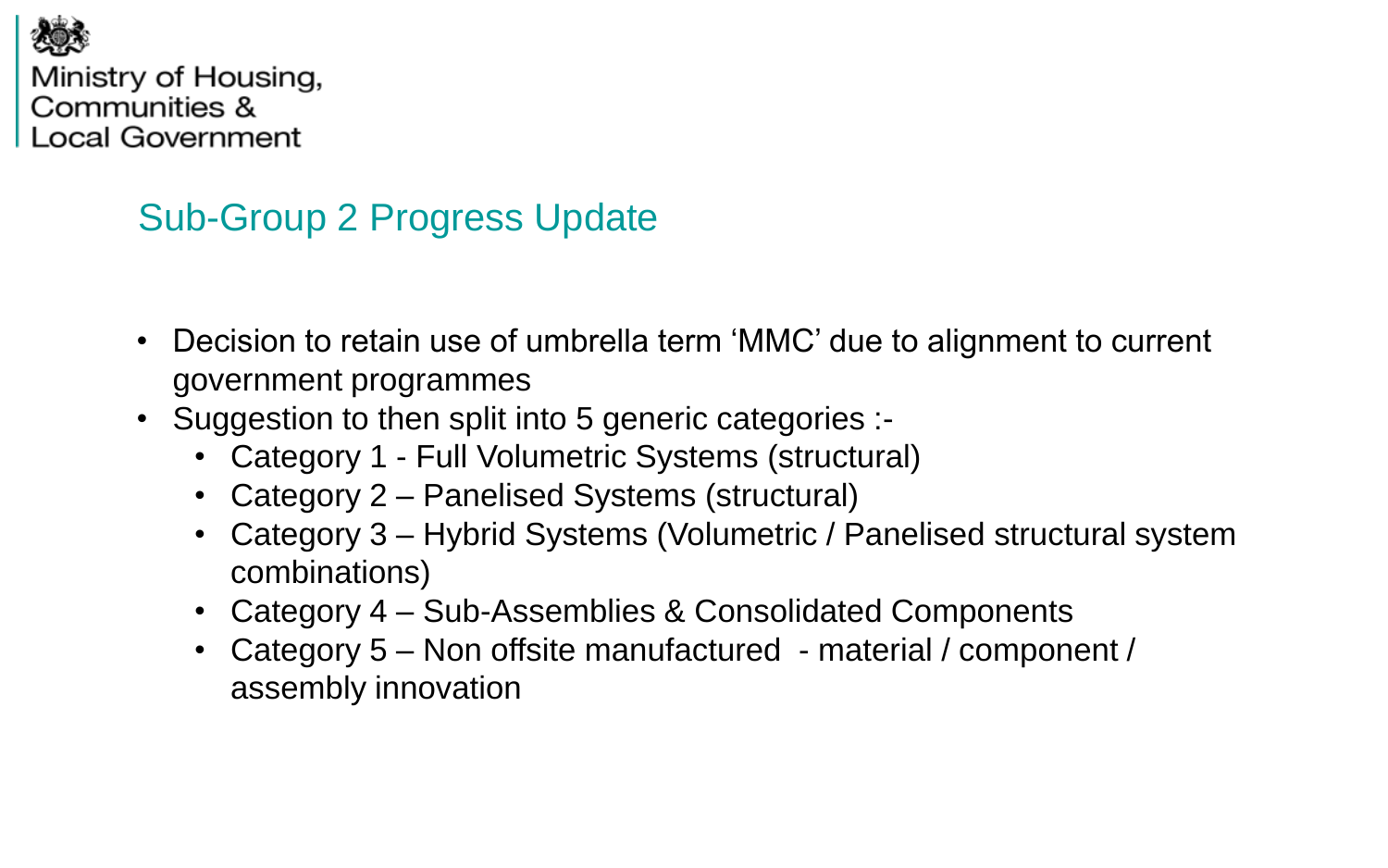

### Sub-Group 2 Progress Update

- Above needs further testing against full range of 'real world' examples of MMC to ensure full coverage and future proofing
- Attention needs to be given to where 'accepted' prefabrication ie structural steelwork / unitised facades is allocated
- Importance to lenders needs to be overlaid ie structural integrity, water ingress, fire
- The above categories can also be aligned to Pre-Manufactured Value (PMV) ranges in line with Homes England pilot testing (see diagram below)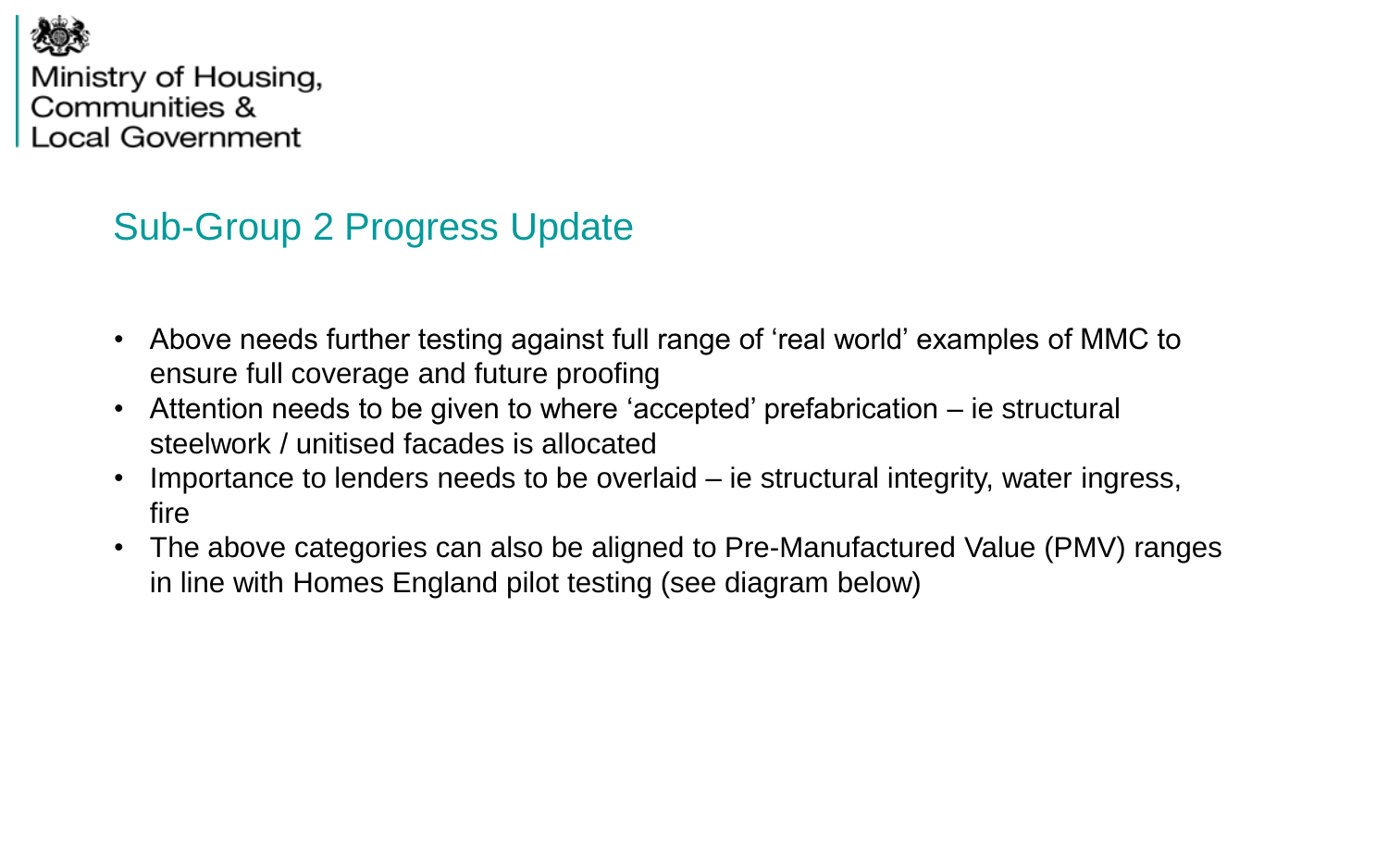

Full volumetric modules incl fitting out

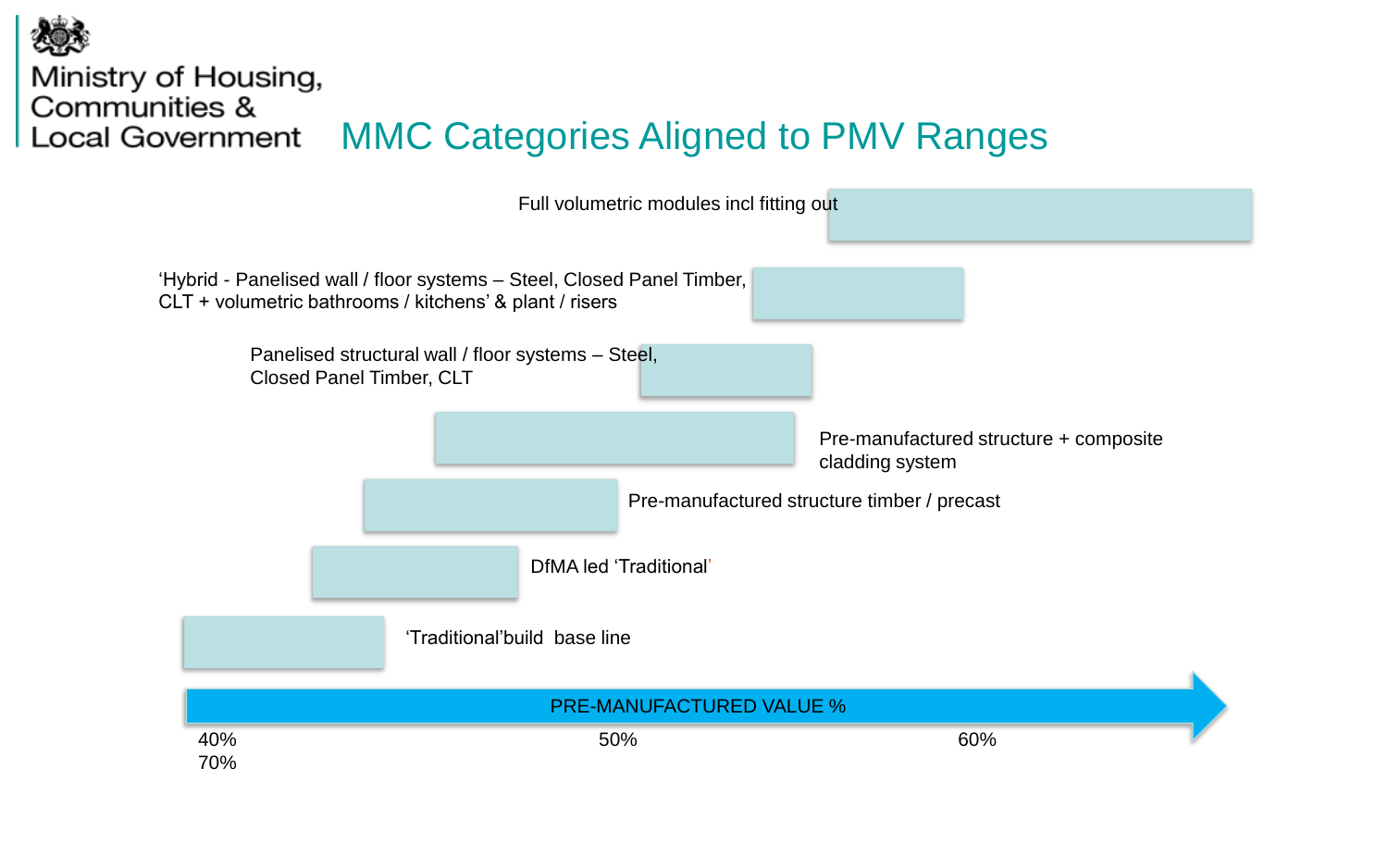

Ministry of Housing, Communities &

#### RICS Liaison Progress Update **Local Government**

- Two meetings with RICS, one with Director of Built Environment Professional Groups, one with Global Director of Valuation
- Likely next step is to get enhanced surveyor guidance embodied into upcoming RICS 'Valuation of New Residential Property Guidance Note'
- There are opportunities to enhance QS & PM guidance also linked to differences in cash flow and DfMA impact on project planning
- There is new parallel UK Finance Disclosure Form with the following requirement – this should be aligned to any new definitions:- **2.c. TYPE OF CONSTRUCTION**

Clearly specify the primary construction materials and method of construction used……………………………..

(e.g. traditional brick/block/timber frame, MMC, off-site, volumetric, pods, panelised, etc.) Energy Performance Rating (EPC) (if known)………………..

RICS to produce examples of MMC residential properties to educate valuers and consumers.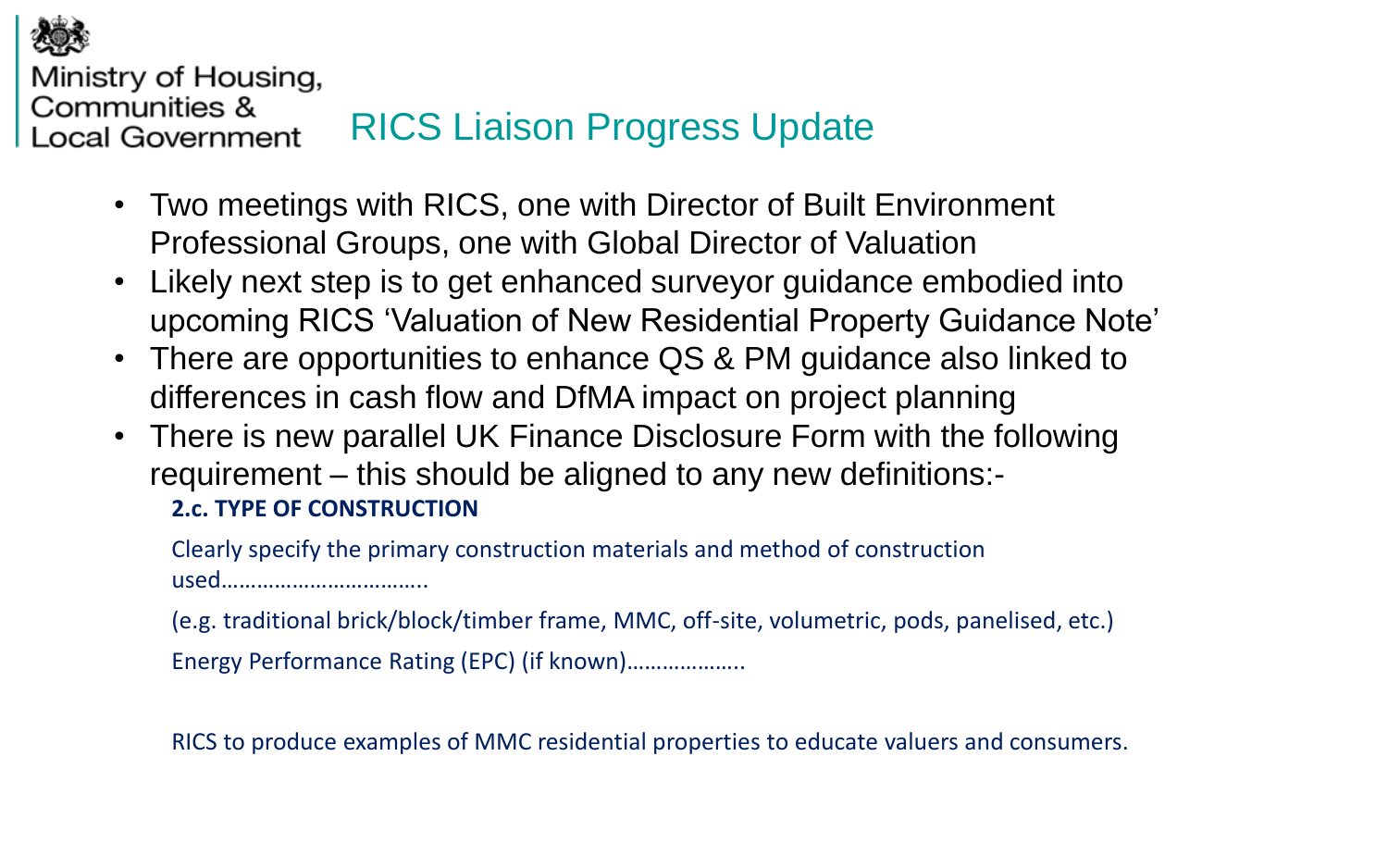

Ministry of Housing,

#### Communities & Sub-Group 1 Progress Update **Local Government**

- Multiple meetings have taken place to identify key issues with current approach to accreditation, assurance and insurance
- Clear that there are current blockers to a more unified and efficient system that informs lending and insurance under-writing
- Question was asked of what any evolved scheme needs to address 10 point checklist was arrived at to validate against wider outcomes of subgroups 1-3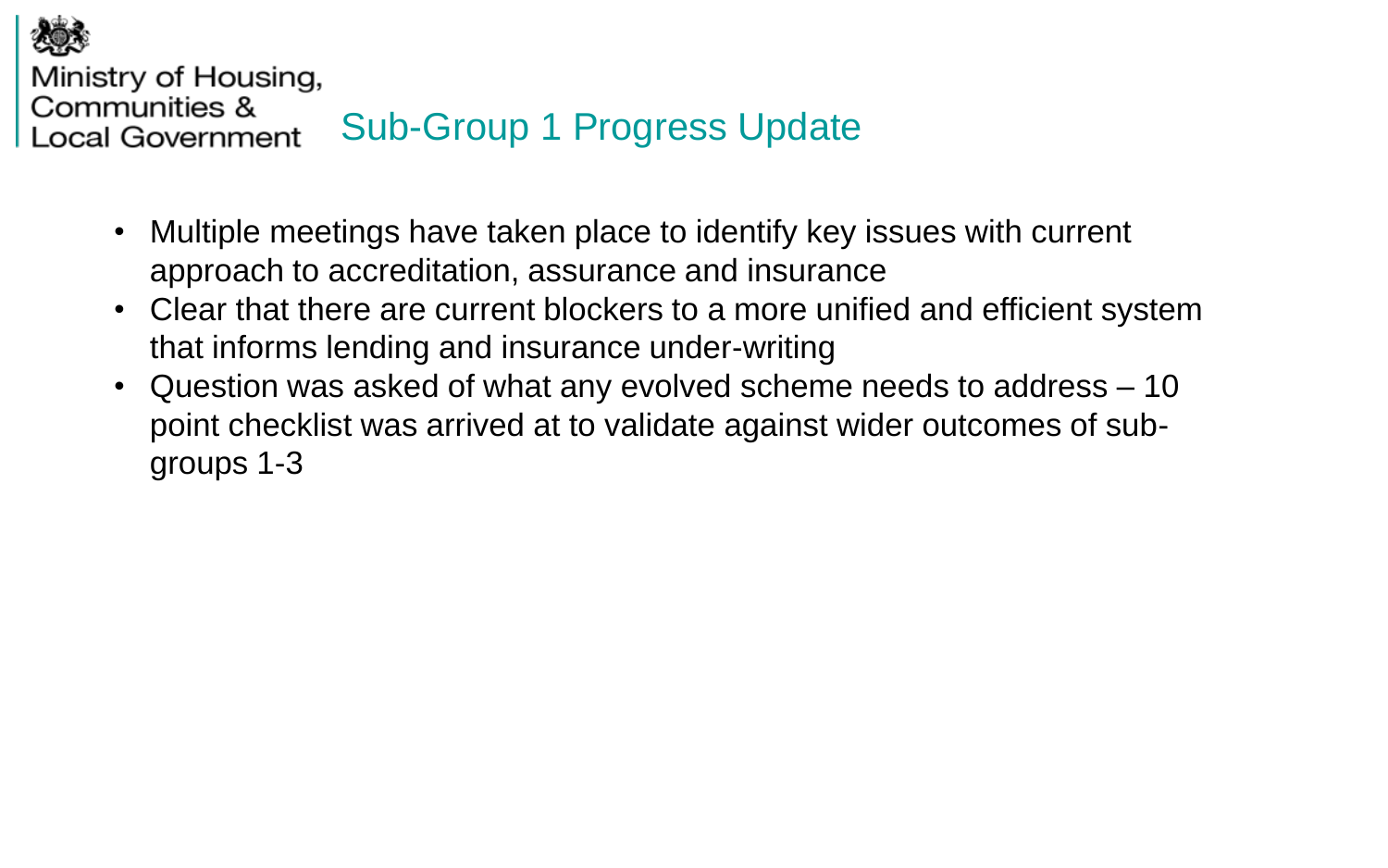

# Sub-Group 1 Progress Update – 10 Point Checklist

- Needs to be clear on technical longevity assurance of end product not just component parts – manufactured & site based outcomes combined
- Needs to identify complexity & abnormal cost of how insurance led reinstatement plus general maintenance, repairs and conversions can be carried out  $-$  is it specialist work by manufacturer only or is it capable of 'open sourcing'?
- Needs to be associated with a 'mainstream' warranty
- Needs to recognise the importance of valuer advice and bring them into the heart of the solution
- Desire for a single, unified assurance platform in the UK (incl Scotland & Wales)
- Better definitions of 'MMC' needs adoption what is it generically that we are talking about – large format masonry or innovative use of materials included or just higher levels of offsite processing and manufacturing
- Needs to be holistic in warranty terms and cover entire the off and on-site based integration process to point of completion – with a single recourse
- Product and process assurance should be better linked to people via skills & competency certification
- Need for a single open source repository / database of how all housing stock is built (linked to standard definitions and certification status)
- Better education and awareness of latest technologies – where the bar should be set in terms of quality and outcomes relative to downstream risk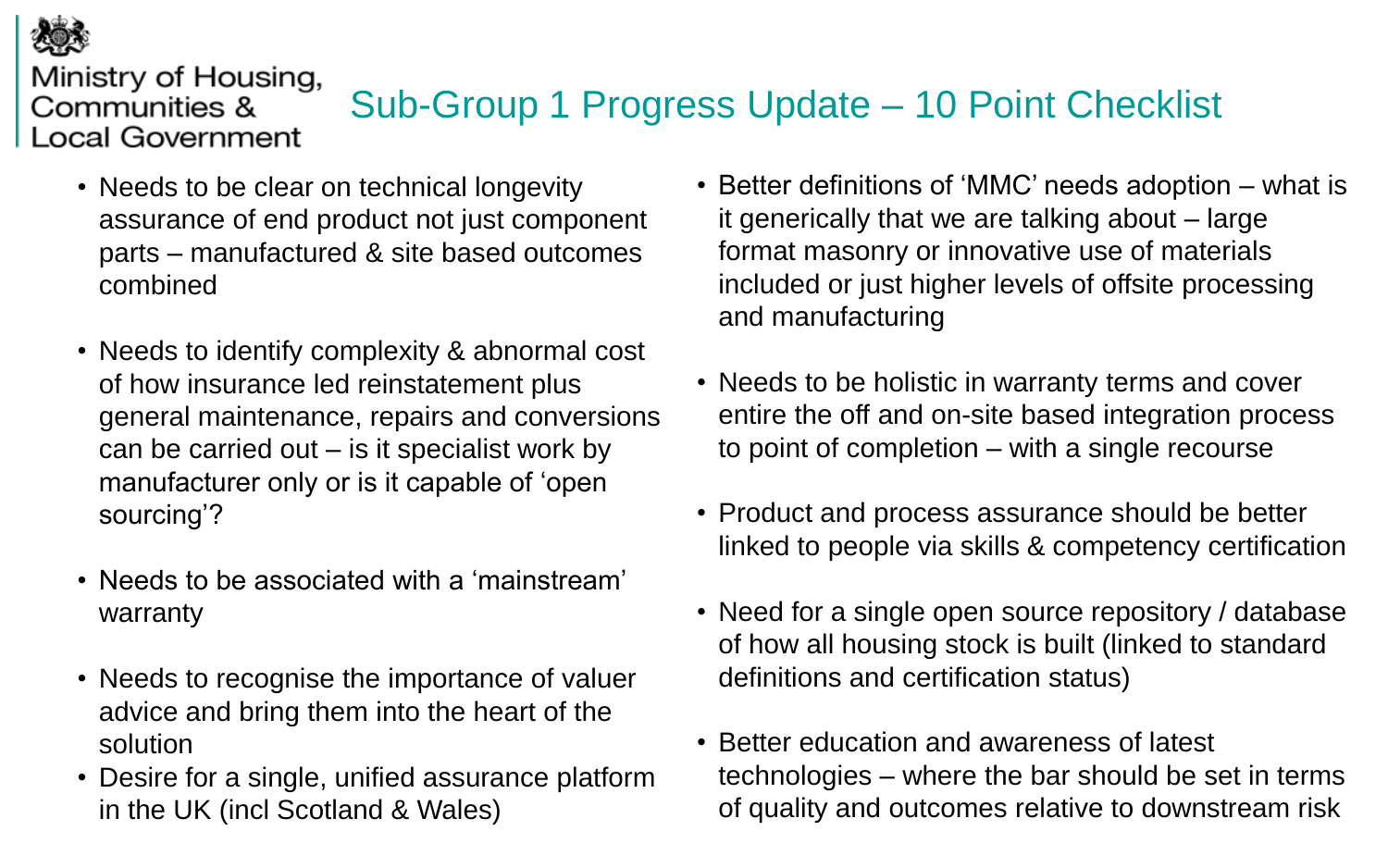

Pre-Manufacturing Businesses

Pre-Manufacturing Businesses

### Ministry of Housing, Communities & **Local Government**

# The Current Mechanics of the Assurance, Insurance & Warranty Market for MMC

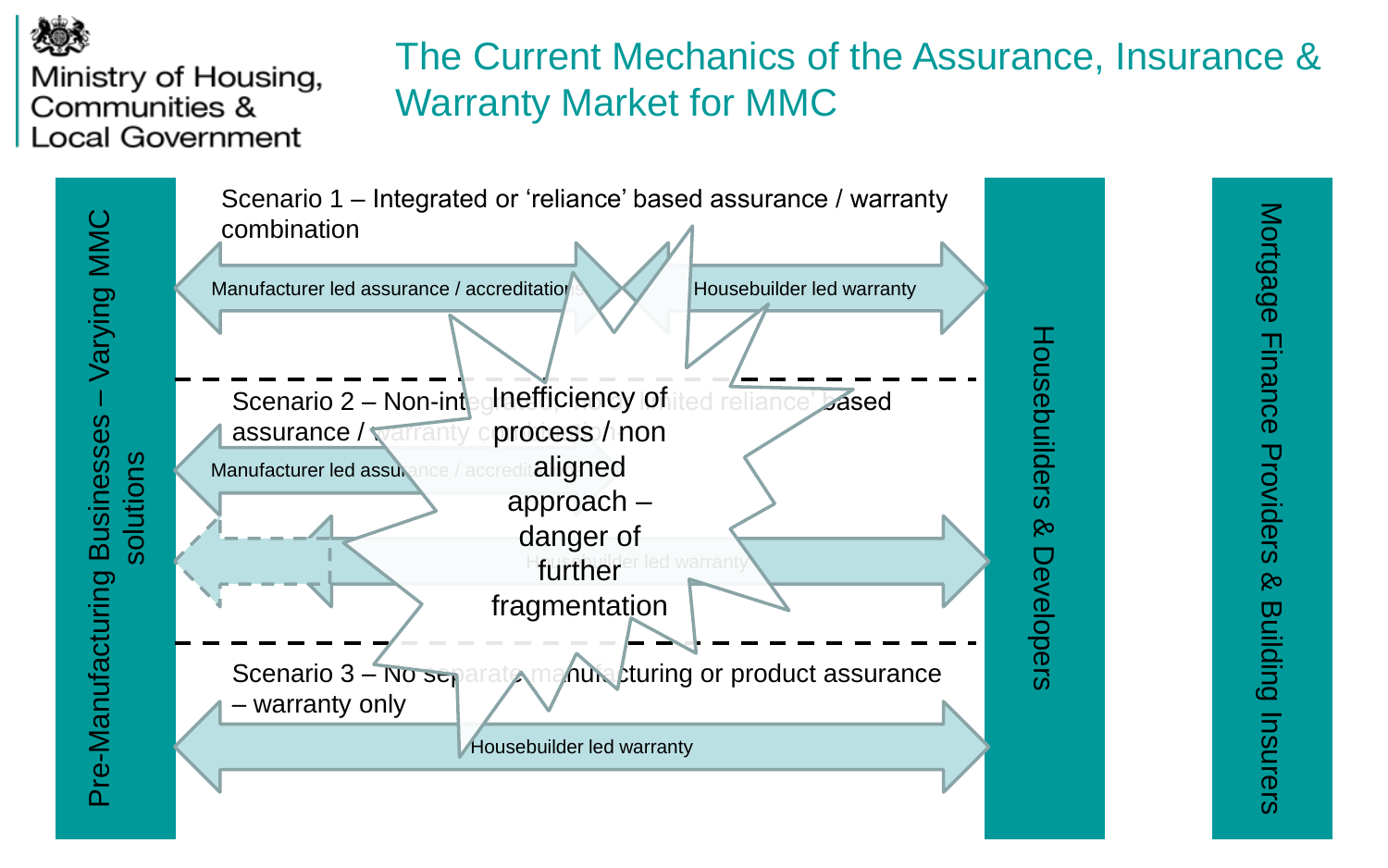

## A Better Integrated & More Unified Approach?





insurance reliance standard

Housebuilders & Developers

Developers

Housebuilders &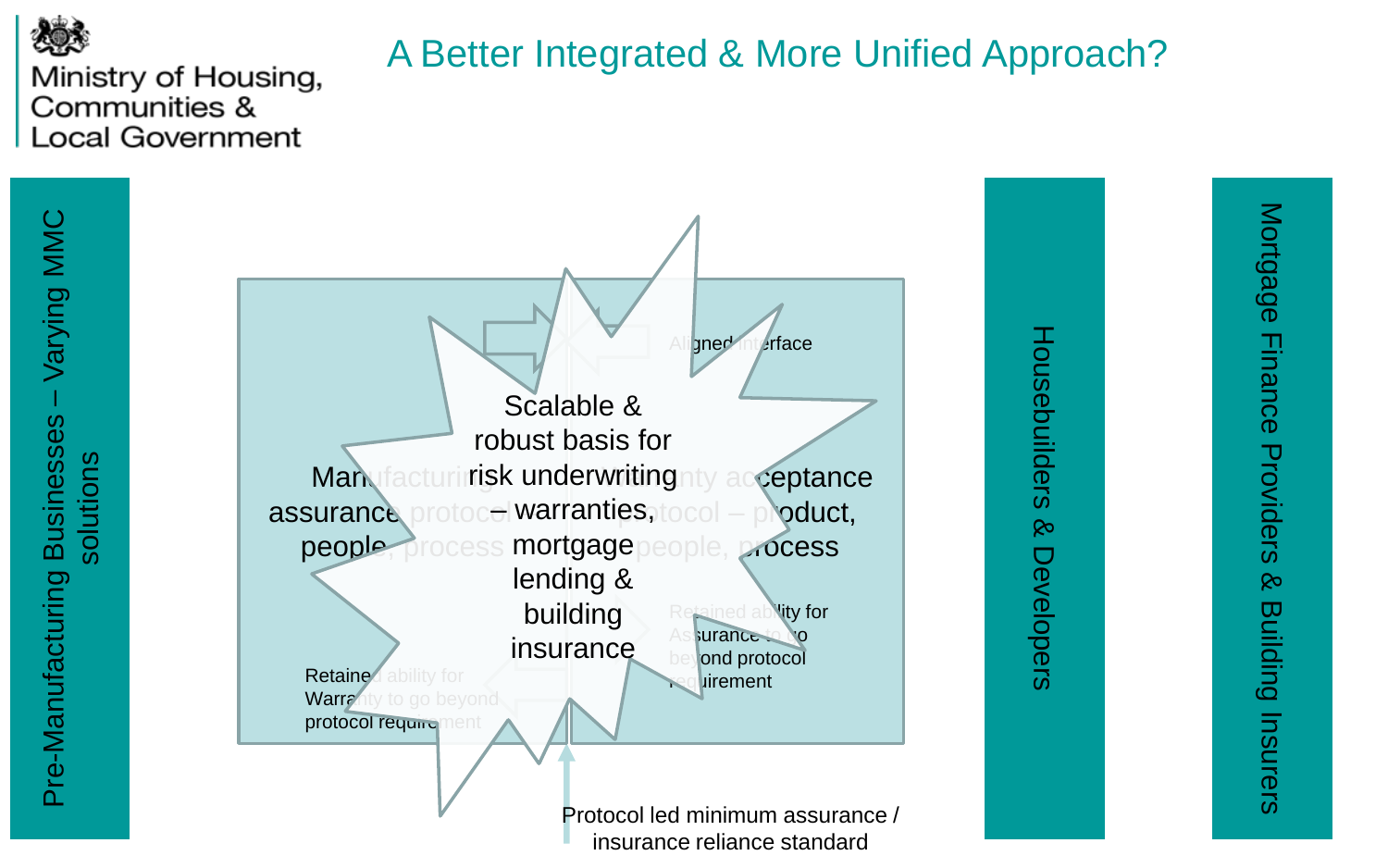

Ministry of Housing, Communities &

**Local Government** 

# The 'Scheme' – Key Characteristics

- Premise is to better connect Manufacturers products to risk managed mortgage lenders / insurers underwriting
- It could use two agreed protocol led collaborative platforms one for manufacturing process assurance, one for warranty acceptance
- The latter includes all basic assessments needed to be in the control of the warrantor and in turn their own risk under-writing. The former assumes an element of reliance is placed by individual warrantors but with a retained right to surveillance / audit
- The integration interface between manufacturing assurance and construction / manufacturing insurance is the independently curated database of manufacturers who pass the process assurance protocol requirements and warrantors who are part of warranty acceptance protocol and who accept product design principles. This becomes a manufacturer's route to having their product incorporated in a mortgageable home
- Manufacturers & warrantors, lenders & buildings insurers may still sit outside of the 'scheme' but the market should decide whether this marginalisation is sustainable
- The requirement for manufacturers to satisfy a manufacturing process protocol and for warrantors to demonstrate compliance with a warranty acceptance protocol in effect become potential barriers to entry for new manufacturers & new warrantors wanting to operate in the MMC market
- Cost of manufacturing process assurance is met by manufacturers, cost of warranty met by housebuilder / developers – as current situation. Only change is that being manufacturing process protocol approval becomes a pre-condition of being able to access mainstream warranty market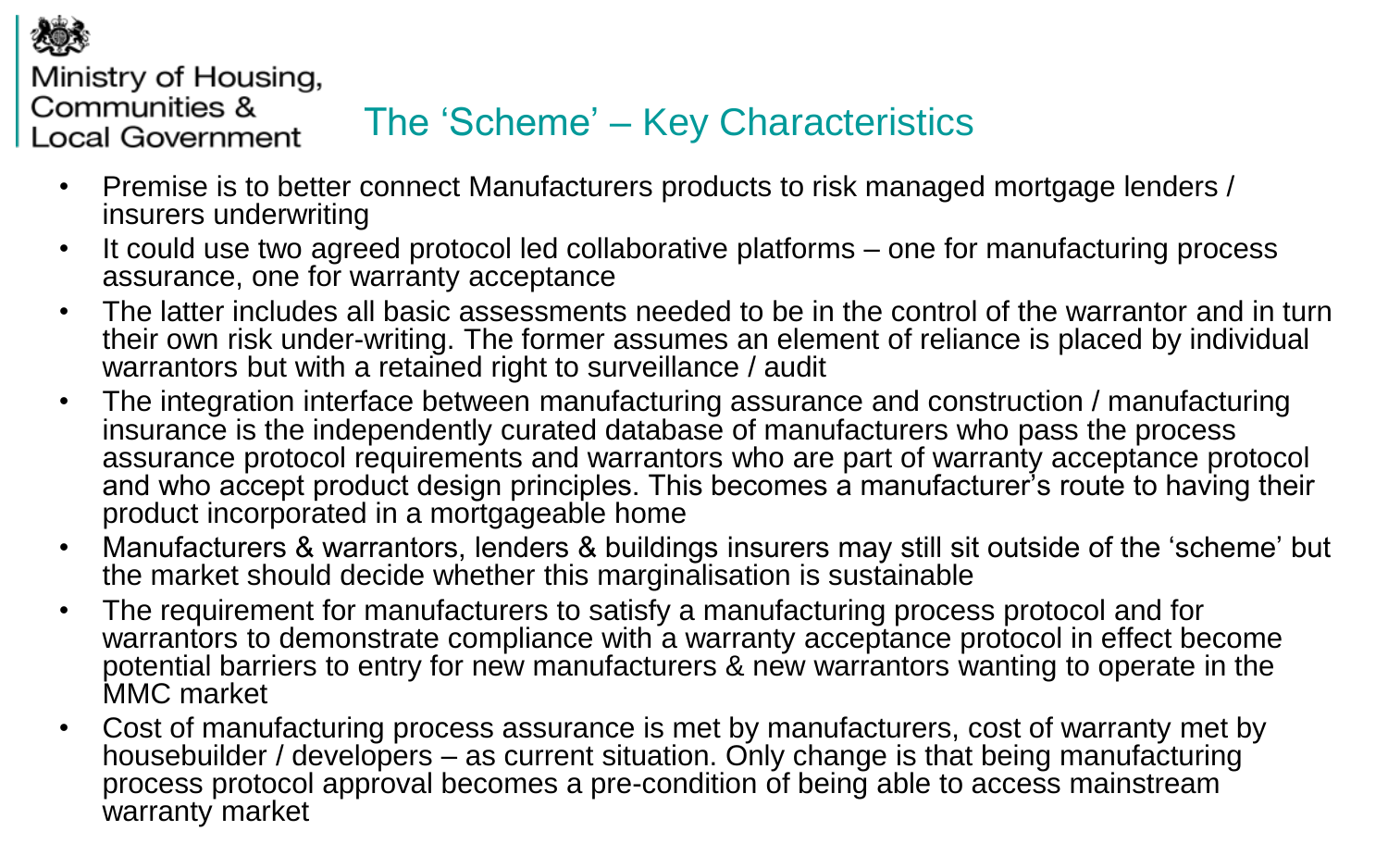

Ministry of Housing,

Communities &

#### The 'Scheme' – Intended Aims **Local Government**

- Looks to create better alignment between manufacturers, assurers, warranty providers & end mortgage lenders & building insurers
- Creates an 'end to end' process which is both manufacturer led and developer led
- Incorporates the existing framework of BOPAS assurance, multiple warranty provision & emerging new standards into a wider 'scheme' that is better integrated albeit may still repeat inefficiencies at least in the short term
- The 'scheme' creates the glue between the various working parts some existing & some new
- It is predicated on an element of collaborative alignment as to how manufacturing process assurance and warranty acceptance can be subject to agreed protocols. Both assurers and warrantors can still compete with offerings which exceed the baseline protocols but the minimum requirements become a basis for mortgage & insurance under-writing
- The scheme would need to be supported fully by the lenders / building insurers to generate followship & market behaviours, including from valuation community
- The scheme would need a governance panel that represented key constituent part interests but also external parties assisting with market adoption and expert input where required. It is also proposed that Government is part of this panel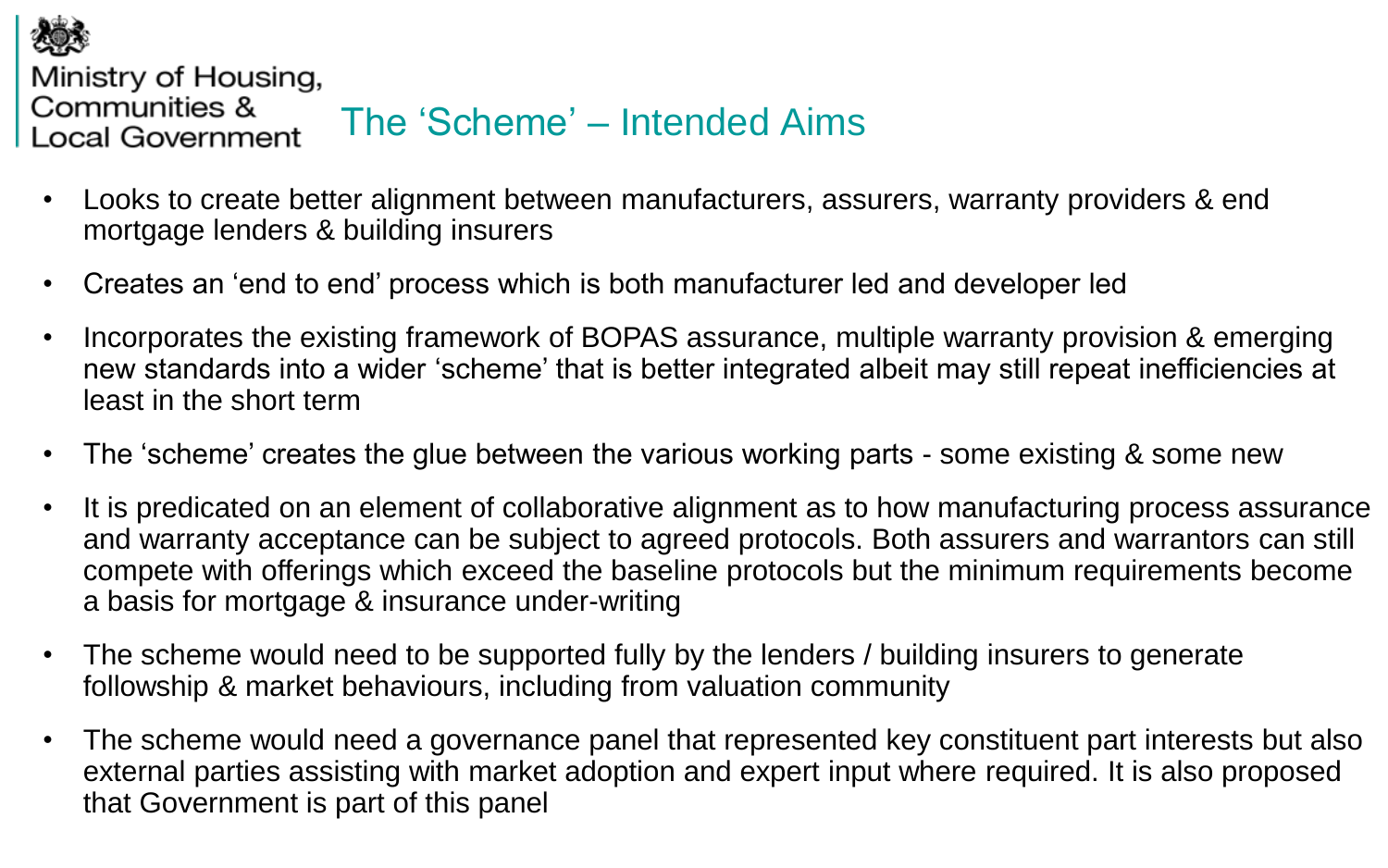

Ministry of Housing,

**Local Government** 

Communities &

## The 'Scheme' – Intended Aims

- The 'scheme' has the potential to be added to via 'bolt on' functionality ie consumer feedback /ratings
- Subject to the agreement of manufacturing assurance & warranty acceptance protocols, it is capable of immediate deployment in the market as a framework for under-writing mortgage lending, building insurance & cultivating improved industry & consumer confidence in MMC
- It can directly cross relate to a set of new definitions regarding MMC & the evidence base sharing can create the feedback loop for all parties to benefit from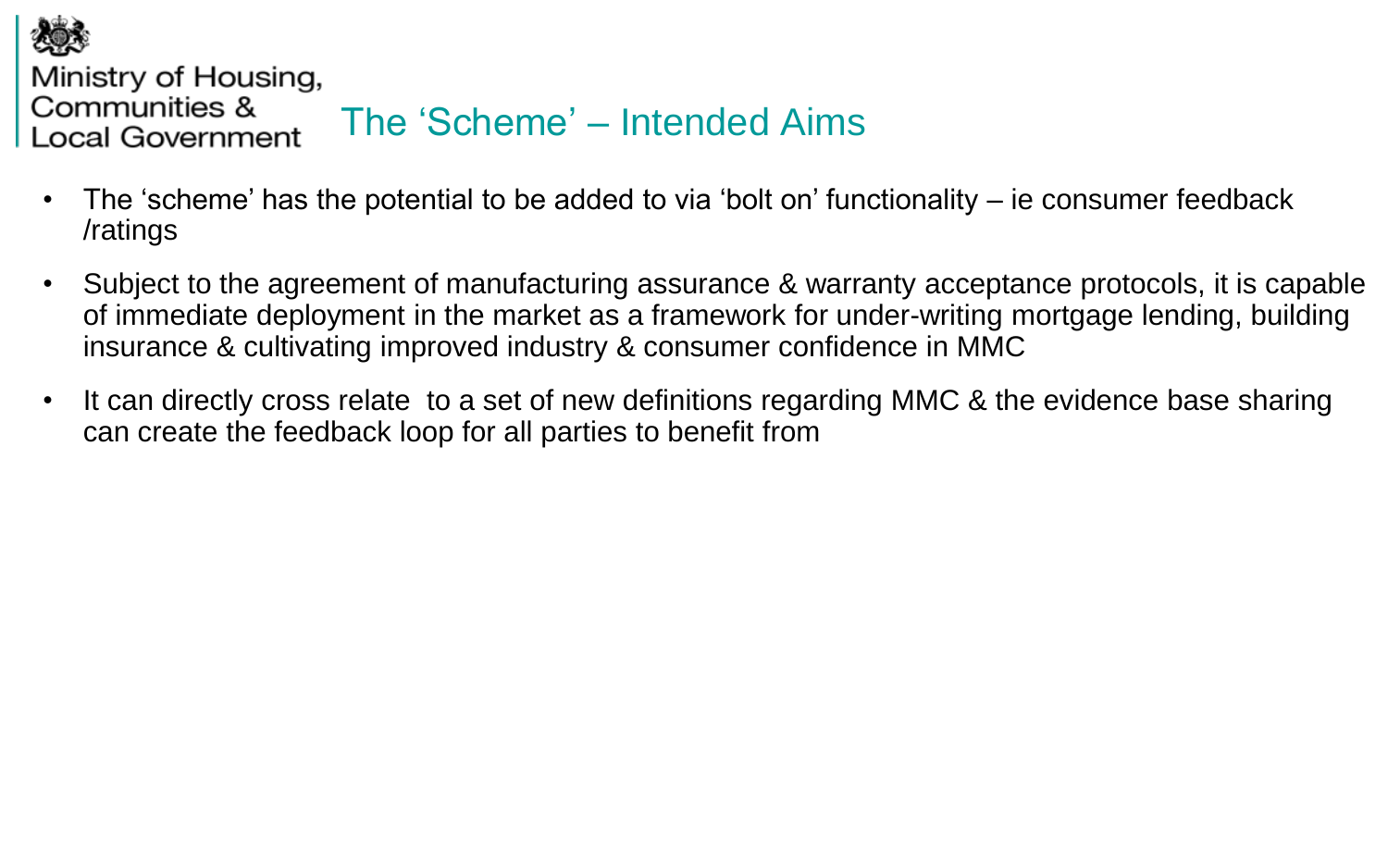

### The 'Scheme' – Possible Principles - APQP



*Advanced Product Quality Planning: four phases and five major activities along with ongoing feedback assessment and corrective action.*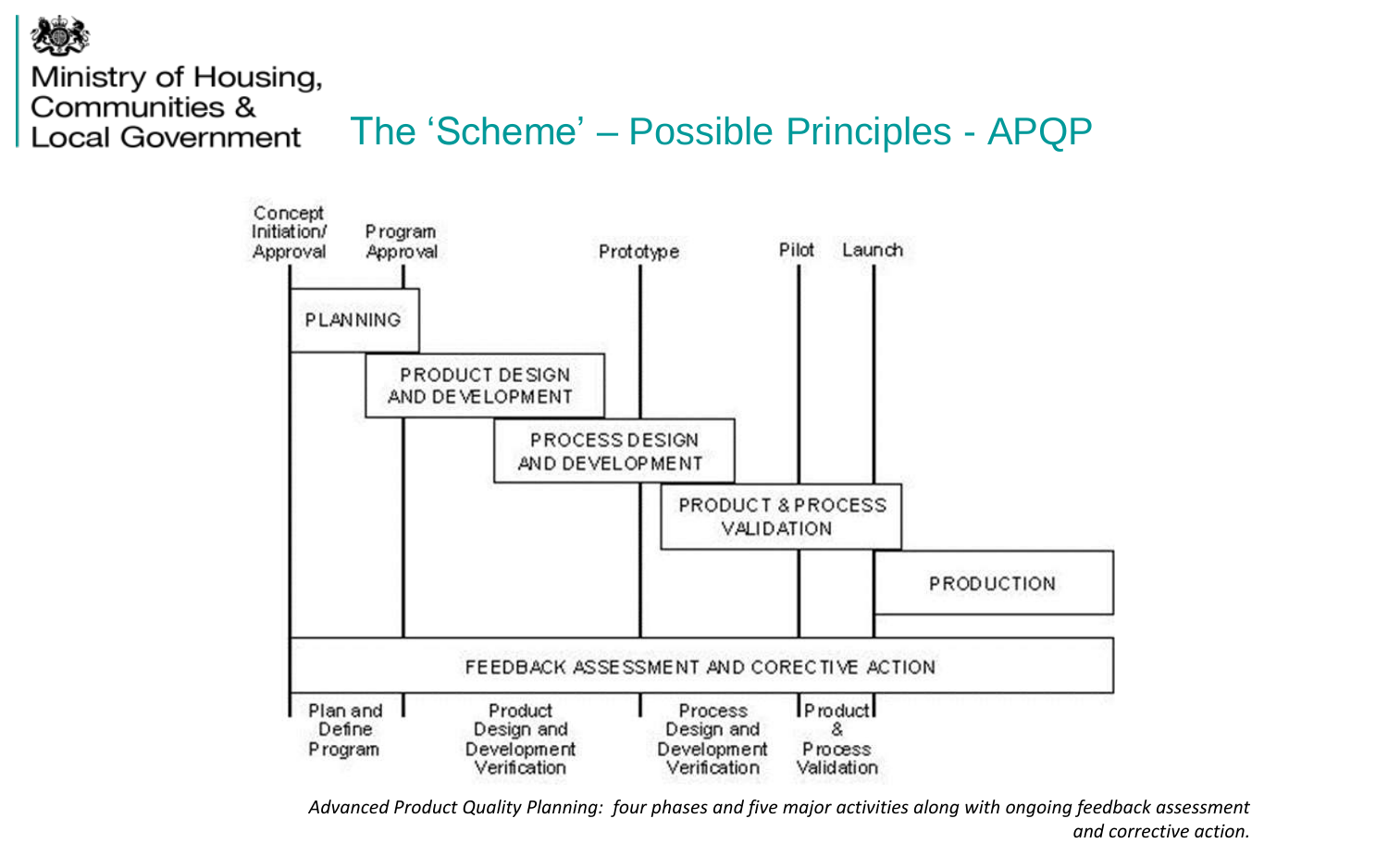

# The 'Scheme' – Possible Principles

| No. | <b>APOP</b> Element                     | No. | <b>APOP</b> Element                   |
|-----|-----------------------------------------|-----|---------------------------------------|
|     | Sourcing decision                       | 13  | Measurement systems evaluation        |
|     | Customer input requirements             | 14  | Manufacturing process instructions    |
|     | Craftsmanship                           | 15  | Packaging specifications              |
|     | Design FMEA                             | 16  | Production trial run control plan     |
|     | Design verification plan and report     | 17  | Production trial run                  |
| 6   | Prototype build control plan            | 18  | Preliminary process capability study  |
|     | Prototype build(s)                      | 19  | Production validation plan and report |
| 8   | Drawings and specifications             | 20  | Production control plan               |
| 9   | Manufacturing feasibility<br>commitment | 21  | Production part approval<br>process   |
| 10  | Manufacturing process flowchart         | 22  | Design and manufacturing review(s)    |
| 11  | Facilities, tools, and gauges           | 23  | Subcontractor APQP status             |
| 12  | Process FMEA                            |     |                                       |